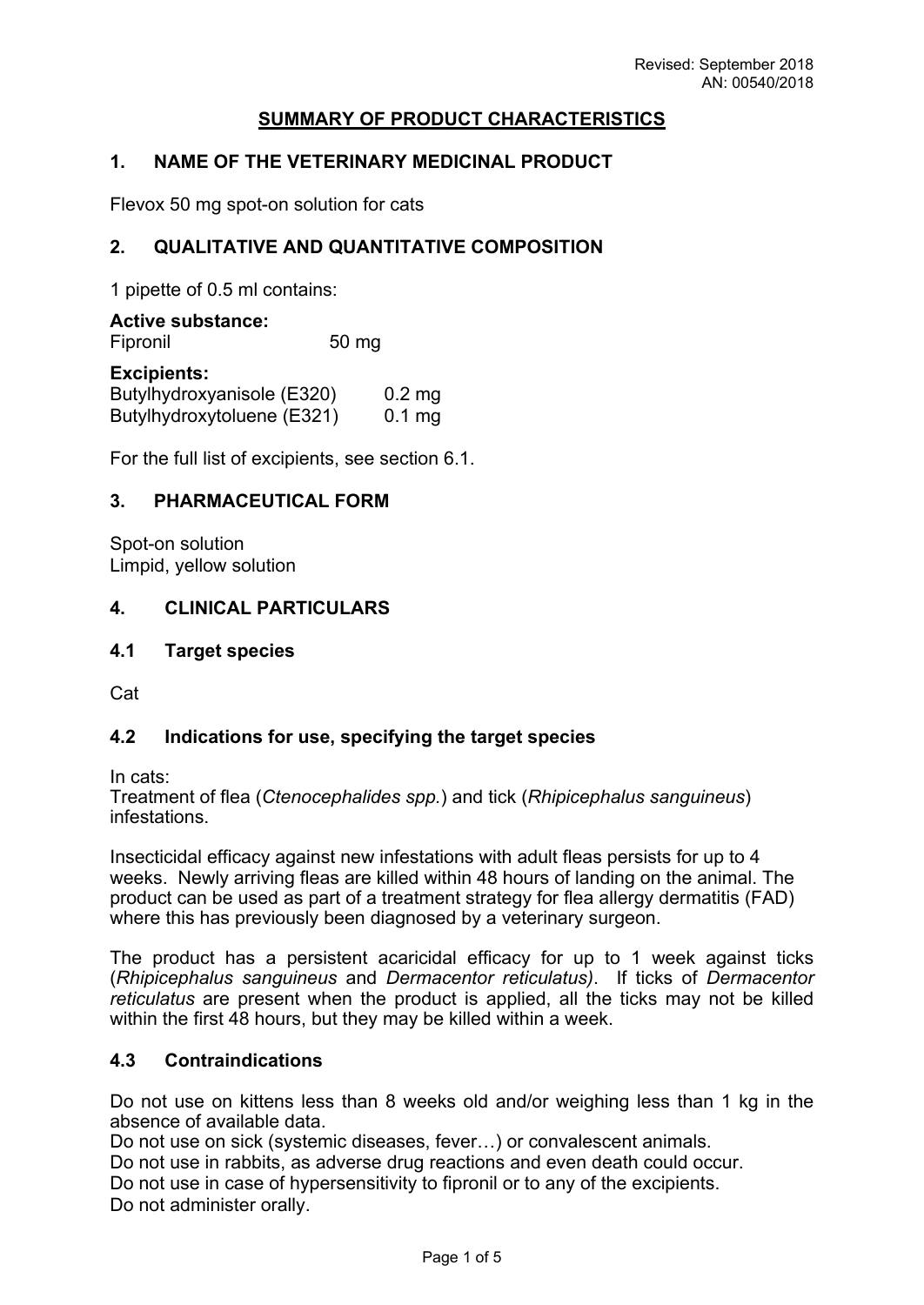## **4.4 Special warnings for each target species**

Fleas from pets often infest the animal's basket, bedding and regular resting areas such as carpets and soft furnishings which should be treated, in case of massive infestation and at the beginning of the control measures, with a suitable insecticide and vacuumed regularly.

Ticks already on the animal prior to treatment may not be killed within the first 48 hours after application of the product, but they may be killed within a week. Removal of ticks already on the animal at the time of application is recommended. The product does not prevent ticks from attaching to the animal. If the animal has been treated prior to exposure to the ticks, most ticks will be killed within 48 hours of infestation. This will usually be prior to engorgement, minimising but not excluding the risk of transmission of diseases. Once dead, ticks will often drop off the animal, but any remaining ticks may be removed with a gentle pull.

No data on the effect of bathing/shampooing on the efficacy of the product are available. Therefore, bathing or immersion in water within 2 days of application and more frequent bathing than once a week should be avoided.

For optimum control of flea problems in a multi-pet household, all dogs and cats in the household should be treated with a suitable insecticide.

When used as part of a strategy for the treatment of Flea Allergy Dermatitis, monthly applications to the allergic patient and to other cats and dogs in the household are recommended.

### **4.5 Special precautions for use**

### **i) Special precautions for use in animals**

Avoid contact with the animal's eyes. In case of accidental eye contact, rinse immediately with plenty of water.

Do not apply the product on wounds or damaged skin.

Specific studies investigating the safety of the product following repeated administration have not been conducted due to the known safety profile of the active substance and excipients.

## **ii) Special precautions to be taken by the person administering the veterinary medicinal product to animals**

This product can cause mucous membrane and eye irritation. Therefore, contact of the product with mouth and eyes should be avoided.

In case of accidental eye contact, rinse immediately with plenty of water. If the irritation persists, seek medical advice and show the label or the package leaflet to the physician.

Avoid contents coming into contact with the fingers. If this occurs, wash hands with soap and water. Wash hands after use.

Do not smoke, drink or eat during application.

People with a known hypersensitivity to fipronil or any excipient should avoid contact with the product.

Treated animals should not be handled until the application site is dry, and children should not be allowed to play with treated animals until the application site is dry. It is therefore recommended that animals are not treated during the day, but should be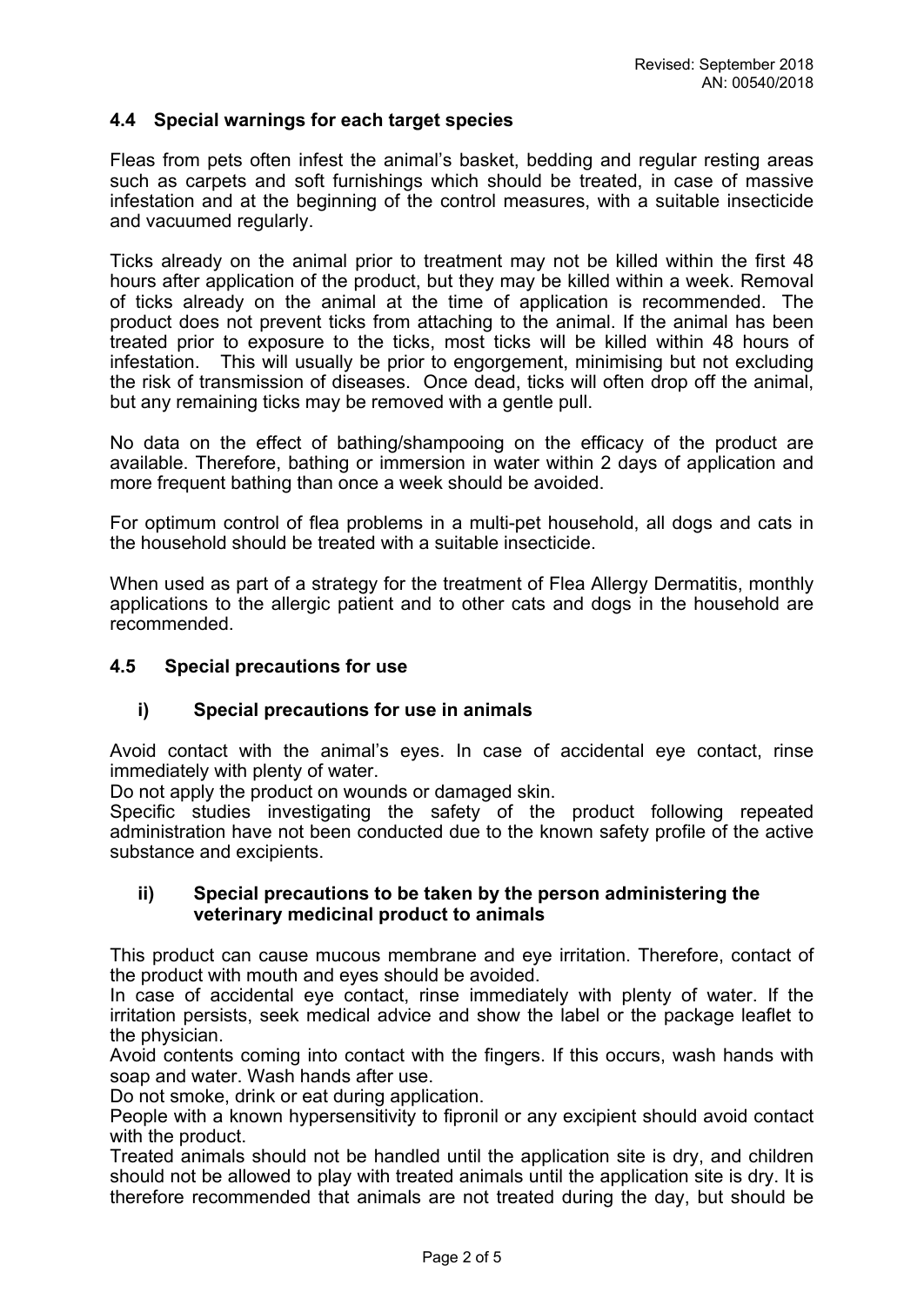treated during the early evening, and that recently treated animals should not be allowed to sleep with owners, especially children.

Keep pipettes in the original packaging and dispose of used pipettes immediately.

## **4.6 Adverse reactions (frequency and seriousness)**

If licking occurs, a brief period of hypersalivation may be observed due mainly to the nature of the carrier.

Among the extremely rare suspected adverse reactions, transient cutaneous reactions at the application site (scaling, local alopecia, pruritus, erythema) and general pruritus or alopecia could occur after use. Exceptionally, hypersalivation, reversible neurological signs (hyperaesthesia, depression, nervous signs), vomiting or respiratory signs could be observed after use.

The frequency of adverse reactions is defined using the following convention:

- very common (more than 1 in 10 animals displaying adverse reaction(s) during the course of one treatment)

- common (more than 1 but less than 10 animals in 100 animals)

- uncommon (more than 1 but less than 10 animals in 1,000 animals)

- rare (more than 1 but less than 10 animals in 10,000 animals)

- very rare (less than 1 animal in 10,000 animals, including isolated reports).

## **4.7 Use during pregnancy, lactation or lay**

Laboratory studies using fipronil have not shown any teratogenic or embryotoxic effect. No study was conducted with this product on pregnant and lactating cats. Use only accordingly to the benefit/risk assessment by the responsible veterinarian.

### **4.8 Interaction with other medicinal products and other forms of interaction**

None known

### **4.9 Amounts to be administered and administration route**

For external use only. Spot-on use. Animals should be weighed accurately prior to treatment. Apply topically to the skin 1 pipette of 0.5 ml per cat. The minimum treatment interval is 4 weeks.

#### Method of Administration:

Part the coat between the shoulder blades until the skin is visible. Place the tip of the pipette on the skin and squeeze gently to empty its content onto the skin.

It is important to make sure that the product is applied to an area where the animal cannot lick it off, and to make sure that animals do not lick each other following treatment.

Care should be taken to avoid excessive wetting of the hair with the product since this will cause a sticky appearance of hairs at the treatment spot. However, should this occur, it will generally disappear within 24 hours post application but can persist for up to 2 weeks.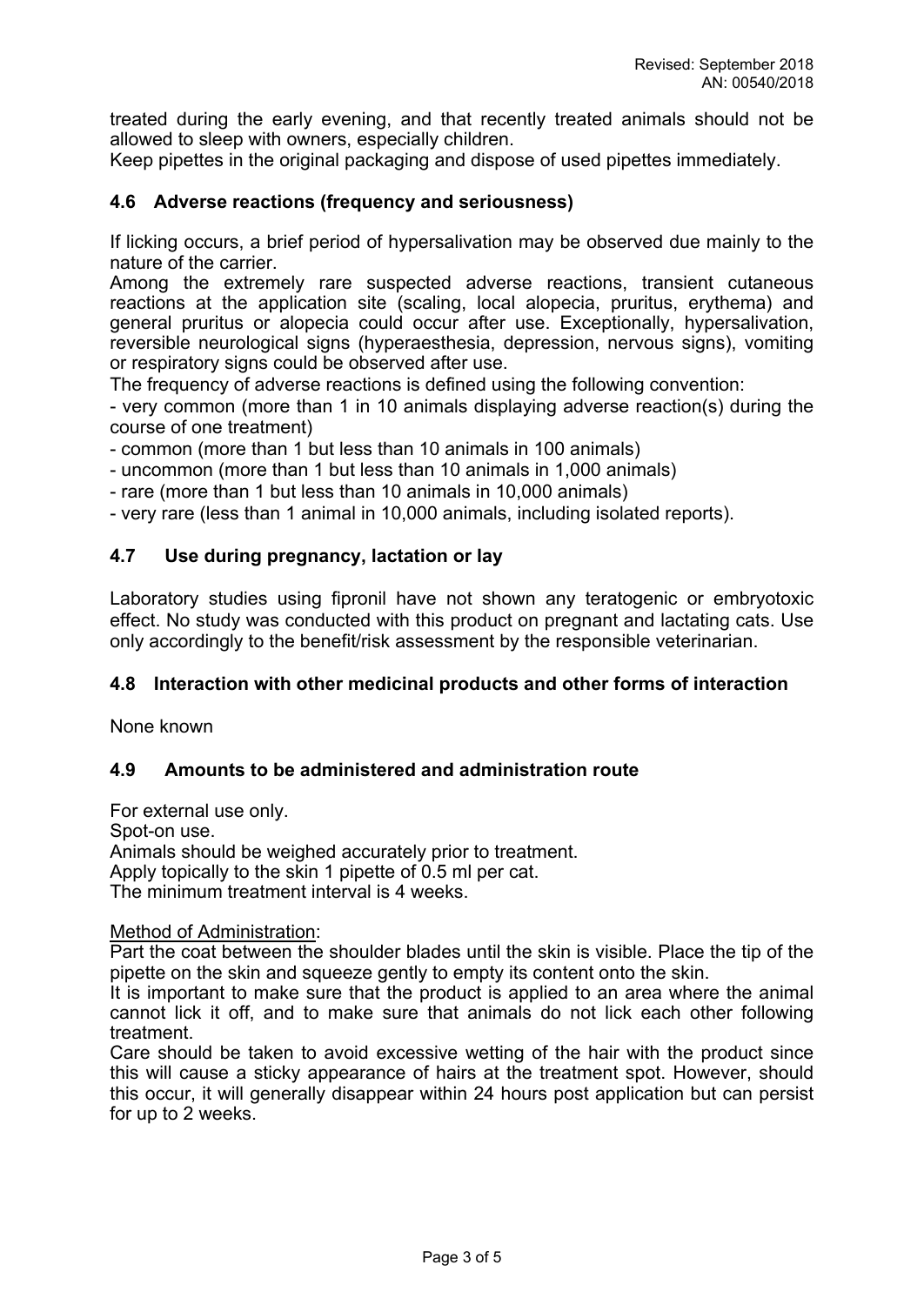### **4.10 Overdose (symptoms, emergency procedures, antidotes), if necessary**

No adverse effects were observed in target animal safety studies in cats and kittens aged 8 weeks and older and weighing about 1 kg treated once up to five times the recommended dose. The risk of experiencing adverse effects may however increase with overdosing.

## **4.11 Withdrawal period(s)**

Not applicable.

## **5. PHARMACOLOGICAL PROPERTIES**

Pharmacotherapeutic group: Ectoparasiticides for topical use, including insecticides ATCvet code: QP53AX15

### **5.1 Pharmacodynamic properties**

Fipronil is an insecticide and acaricide belonging to the phenylpyrazole family. It acts by inhibiting GABA complex, binding to the chloride channel and thereby blocking pre- and post-synaptic transfer of chloride ions across cell membranes. This results in uncontrolled activity of the central nervous system and death of insects or acarids. Fipronil also inhibits glutamate-activated chloride channels (GloCls) which are only found in invertebrates.

### **5.2 Pharmacokinetic particulars**

After a local application of fipronil to the cat, systemic absorption is negligible. After application, there is a good distribution of the chemical in the hair, presenting a good gradient of concentration between the application zone and the peripheral area. The principal metabolite is the sulfone derivative of fipronil. However, this may be of limited relevance "in vivo" as fipronil is poorly absorbed in the cat. The concentrations of fipronil on the hair decrease with time.

### **6. PHARMACEUTICAL PARTICULARS**

### **6.1 List of excipients**

Butylhydroxyanisole (E320) Butylhydroxytoluene (E321) Povidone (K17) Diethylene glycol monoethyl ether

### **6.2 Incompatibilities**

None known.

### **6.3 Shelf life**

Shelf life of the veterinary medicinal product as packaged for sale: 3 years